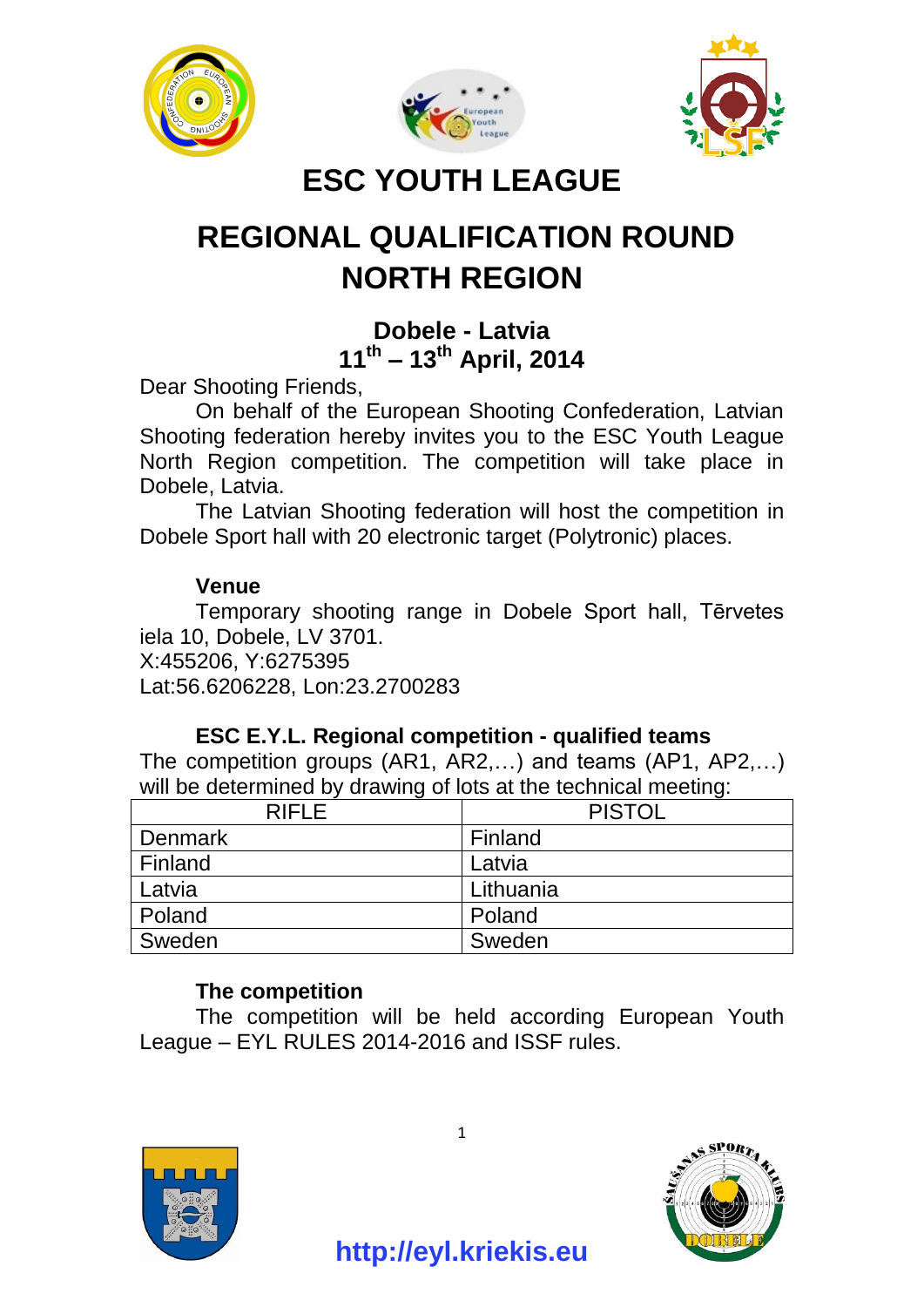





For all qualification matches:

10m Air Rifle – 40 shots each team member firing four times 10 shots (Team only, no individual ranking)

10m Air Pistol – 40 shots each team member firing four times 10 shots (Team only, no individual ranking)

Shooting time for the qualification match:

15 min Preparation and Sighting Time

12 min for each 10 shots, after each 10 shots the results will be announce.

The rifle results will be in decimal scoring.

The first 2 teams of the North Regional Group are entitled to participate in the EYL Final.

#### **Participants**

Youth athletes are athletes14 – 18 years old (on the  $31<sup>st</sup>$  of December 2014).

The mixed (male/female) team of each Federation consists of 3 athletes for air rifle and 3 athletes for air pistol (3 athletes from the 5 entered athletes maximum). Youth athletes male / female must compete in mixed teams.

The entry fee is 150 EUR for 3 to 5 athletes. It will be paid on arrival or in advance to the Latvian Shooting federation bank account mentioned above.

#### **Accommodation**

The Organizing Committee has arranged accommodation for participating teams in hotel "Dobele" http://www.hoteldobele.lv/

Single room/per night – 20,00

Double room/per night – 36,00

Twin room/per night – 40,00

Room for 5 persons/per – 65,00

LUX room/per night – 65,00

Breakfast – 3,50 Eur per person per day (not included in hotel price).

Hotel "Dobele" is in 15 minutes walking distance from the shooting range.



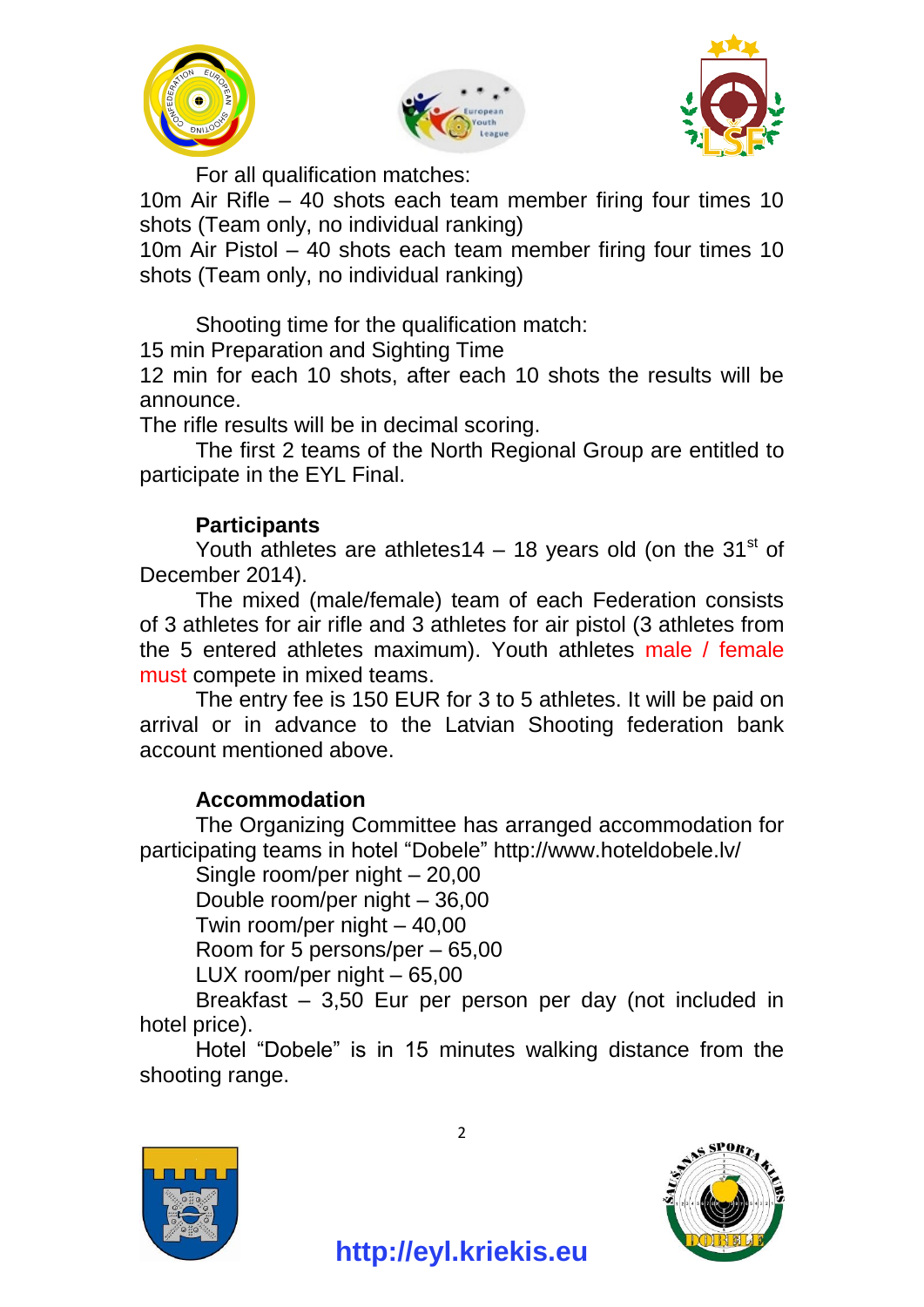





Reservation must be done directly to the Organising Committee not later than 15.03.2014. according the enclosed hotel form.

#### **Payment**

Entry Fees can be paid upon arrival to the Organising Committee in cash only (euros)  $\epsilon$  150 by team. By bank transfer please use the following account:

LATVIAN SHOOTING FEDERATION Juridicial adress: Terbatas street 72/74, Rig, LV-1001 Physical adress: Cieceres str.9, Riga, LV-1002 Tel./fax +371 67612311 Reg.Nr.40008024596 **Swedbank** Account No: LV33HABA0551012812832 SWIFT: HABALV22

## **Transportation**

Please indicate by which means of transport you will arrive in Latvia.

Pick up service will be made at Riga Airport to the shooting range and back to the airport (70 km one way) for 200€ per team up to 8 persons. Transportation will be paid upon arrival to the Organising Committee in cash only (euros).

## **Visa**

Citizens of most European countries do not need entry visas for Latvia.

#### **Programme Friday, 11th April, 2014**

| until 17.00    | arrival of all teams                  |
|----------------|---------------------------------------|
| 12:00 to 20:00 | equipment control                     |
| 18.00          | technical Meeting                     |
| 12:00 to 18:30 | pre-Event training                    |
| 19.00          | opening ceremony at Dobele Sport hall |
|                |                                       |





3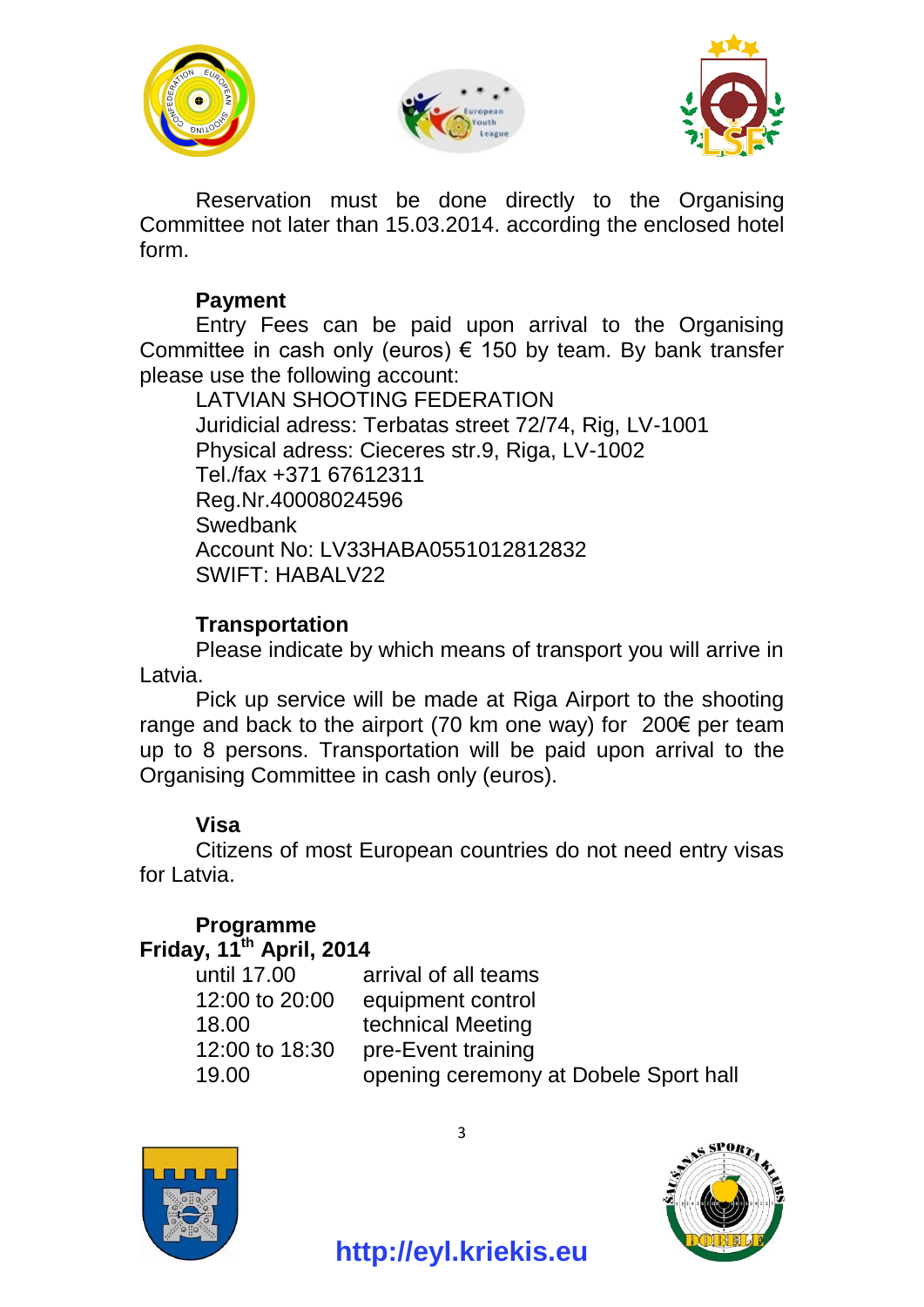





|                    |       | $Line 1 - 6$                       | $Line 8 - 13$           | Line 15 - 20   |
|--------------------|-------|------------------------------------|-------------------------|----------------|
| Saturday, 12 April |       |                                    |                         |                |
|                    |       | Pistol                             | Rifle                   | Rifle          |
| MATCH-1            | 9:30  | $AP2$ - $AP1$                      | $AR2 - AR4$             | $AR1 - AR3$    |
|                    |       | Pistol                             | Rifle                   | Rifle          |
| MATCH-2            | 11:30 | $AP4 - AP5$                        | <b>AR5</b> - <b>AR1</b> | $AR3 - AR2$    |
|                    |       | Pistol                             | Pistol                  | Rifle          |
| MATCH-3            | 14:00 | $AP3$ - $AP2$                      | $AP5$ - $AP1$           | $AR4 - AR5$    |
|                    |       | Pistol                             | Pistol                  | Rifle          |
| MATCH-4            | 16:00 | $AP1$ - $AP3$                      | $AP2$ - $AP4$           | AR1<br>$AR2$ - |
|                    |       |                                    |                         |                |
| Sunday, 13 April   |       | Line $1 - 6$                       | Line 8 - 13             | Line 15 - 20   |
|                    |       |                                    | Pistol                  | Rifle          |
| MATCH-5            | 8:30  |                                    | $AP4 - AP3$             | $AR4 - AR3$    |
|                    |       | Pistol                             | Pistol                  | Rifle          |
| MATCH-6 10:30      |       | $AP1$ - $AP4$                      | $AP5$ - $AP2$           | $AR5 - AR2$    |
|                    |       | Pistol                             | Rifle                   | Rifle          |
| MATCH-7            | 12:30 | $AP3$ - $AP5$                      | $AR3 - AR5$             | AR1<br>AR4     |
|                    |       | $\sim$ 14.00 Prize giving ceremony |                         |                |
| Departure.         |       |                                    |                         |                |

**Banquet**

The Latvian Shooting federation invites all participants to an "informal" banquet, which will take place in Dobele Sport hall cafeteria on Saturday evening at 19:00 o'clock.





4